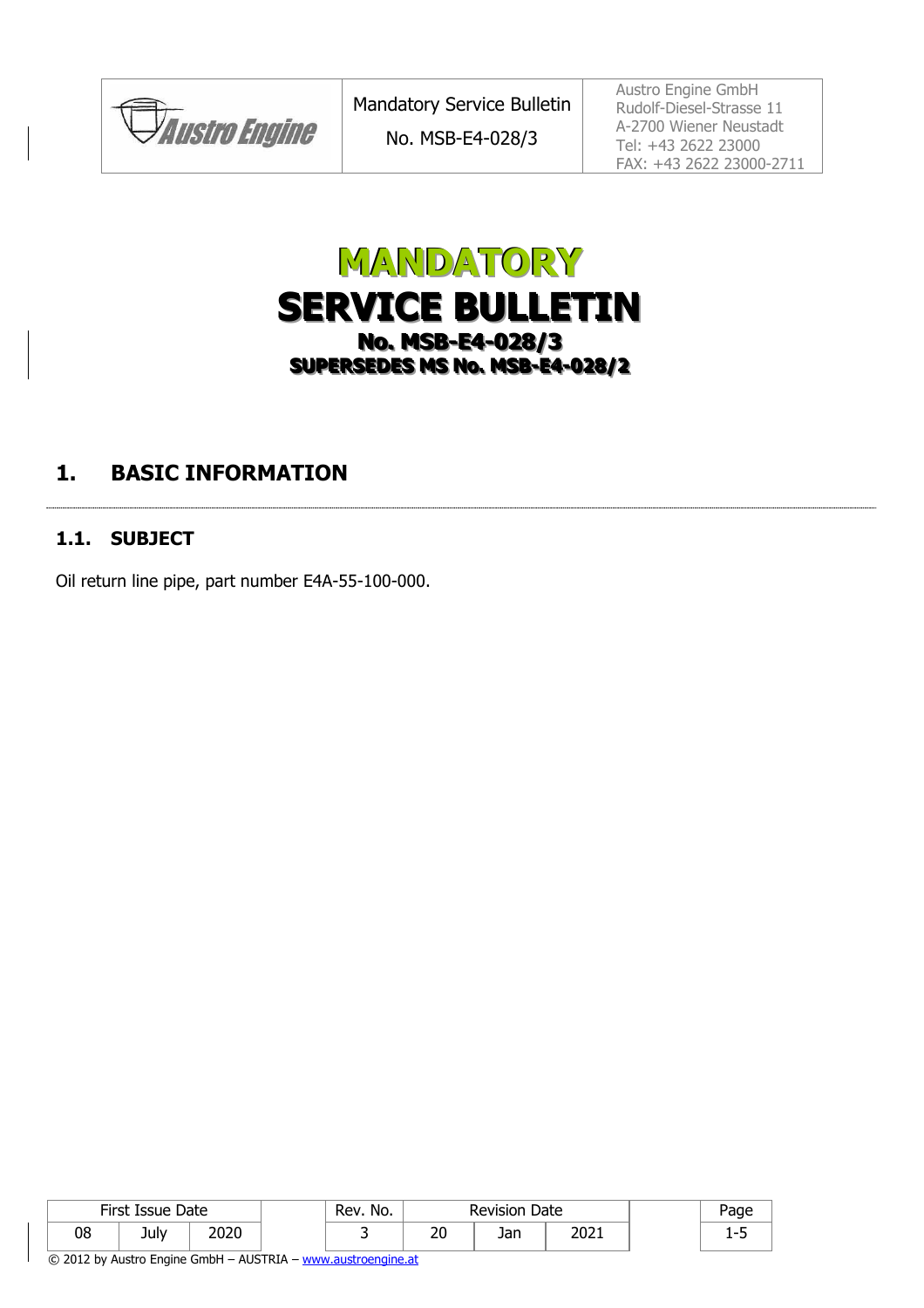|                      | <b>Mandatory Service Bulletin</b> | Austro Engine GmbH<br>Rudolf-Diesel-Strasse 11                            |
|----------------------|-----------------------------------|---------------------------------------------------------------------------|
| <b>Austro Engine</b> | No. MSB-E4-028/3                  | A-2700 Wiener Neustadt<br>Tel: +43 2622 23000<br>FAX: +43 2622 23000-2711 |

#### ENGINES AFFECTED

Engine affected: E4 Series

|                          | E4-A-00020               | E4-A-06012 | E4-B-00110 | E4-C-00001 | E4P-B-05001 |
|--------------------------|--------------------------|------------|------------|------------|-------------|
|                          | E4-A-00037               | E4-A-06013 | E4-B-00136 | E4-C-00004 | E4P-B-05002 |
|                          | E4-A-00042               | E4-A-06014 | E4-B-00164 | E4-C-00060 | E4P-B-05003 |
|                          | E4-A-00079               | E4-A-06015 | E4-B-00231 | E4-C-00061 | E4P-B-05004 |
|                          | E4-A-00111               | E4-A-06016 | E4-B-00536 | E4-C-00210 |             |
|                          | E4-A-00133               | E4-A-06017 | E4-B-00031 | E4-C-00218 |             |
|                          | E4-A-00168               | E4-A-06018 | E4-B-00379 | E4-C-00227 | E4P-C-00020 |
|                          | E4-A-00232               | E4-A-06019 | E4-B-00028 | E4-C-00233 | E4P-C-00023 |
|                          | E4-A-00259               | E4-A-06020 |            |            |             |
|                          |                          |            | E4-B-00060 | E4-C-00263 | E4P-C-05009 |
|                          | E4-A-00266               | E4-A-06021 | E4-B-00140 | E4-C-00279 | E4P-C-05010 |
|                          | E4-A-00268               | E4-A-06022 | E4-B-00145 | E4-C-00282 | E4P-C-05011 |
|                          | E4-A-00269               | E4-A-06023 | E4-B-05001 | E4-C-00309 | E4P-C-05012 |
|                          | E4-A-00274               | E4-A-06025 | E4-B-05002 | E4-C-00349 | E4P-C-05001 |
|                          | E4-A-00278               | E4-A-06026 | E4-B-05003 | E4-C-00200 | E4P-C-05002 |
|                          | E4-A-00280               | E4-A-06027 | E4-B-05004 | E4-C-00201 | E4P-C-05003 |
|                          | E4-A-00282               |            | E4-B-05005 | E4-C-00266 | E4P-C-05004 |
|                          | E4-A-00336               |            | E4-B-05006 | E4-C-00301 | E4P-C-05005 |
|                          | E4-A-00397               |            | E4-B-05007 | E4-C-05120 | E4P-C-05006 |
|                          | E4-A-00498               |            | E4-B-05008 | E4-C-05121 | E4P-C-05007 |
|                          | E4-A-00263               |            | E4-B-05009 | E4-C-05122 | E4P-C-05008 |
|                          | E4-A-00265               |            | E4-B-05010 | E4-C-05123 | E4P-C-06001 |
|                          | E4-A-00276               |            |            | E4-C-05124 | E4P-C-06002 |
|                          | E4-A-00100               |            |            | E4-C-05125 | E4P-C-06003 |
|                          | E4-A-00163               |            |            | E4-C-05126 | E4P-C-06004 |
| Serial numbers affected: | E4-A-00286               |            |            | E4-C-06001 | E4P-C-06005 |
|                          | E4-A-00474               |            |            | E4-C-06002 | E4P-C-06006 |
|                          | E4-A-00076               |            |            | E4-C-06003 | E4P-C-06007 |
|                          | E4-A-00011               |            |            | E4-C-06004 | E4P-C-06008 |
|                          | E4-A-00221               |            |            | E4-C-06005 |             |
|                          | E4-A-00131               |            |            | E4-C-06006 |             |
|                          | E4-A-00341               |            |            | E4-C-06007 |             |
|                          | E4-A-05069               |            |            | E4-C-06008 |             |
|                          | E4-A-05076               |            |            | E4-C-06009 |             |
|                          | E4-A-05077               |            |            | E4-C-06010 |             |
|                          | E4-A-05088               |            |            | E4-C-06011 |             |
|                          | E4-A-05089               |            |            | E4-C-06014 |             |
|                          | E4-A-05090               |            |            | E4-C-06015 |             |
|                          | E4-A-06001               |            |            |            |             |
|                          |                          |            |            |            |             |
|                          | E4-A-06002<br>E4-A-06003 |            |            |            |             |
|                          |                          |            |            |            |             |
|                          | E4-A-06004               |            |            |            |             |
|                          | E4-A-06005               |            |            |            |             |
|                          | E4-A-06006               |            |            |            |             |
|                          | E4-A-06007               |            |            |            |             |
|                          | E4-A-06008               |            |            |            |             |
|                          | E4-A-06009               |            |            |            |             |
|                          | E4-A-06010               |            |            |            |             |
|                          | E4-A-06011               |            |            |            |             |
|                          |                          |            |            |            |             |

|    | First Issue | Date         | No.<br>Rev. | Date<br>Revision |            |      | Page |                 |  |
|----|-------------|--------------|-------------|------------------|------------|------|------|-----------------|--|
| 08 | July        | חרחר<br>ZUZU |             | חר<br>Zu         | Ion<br>JaH | 2021 |      | . -<br><u>.</u> |  |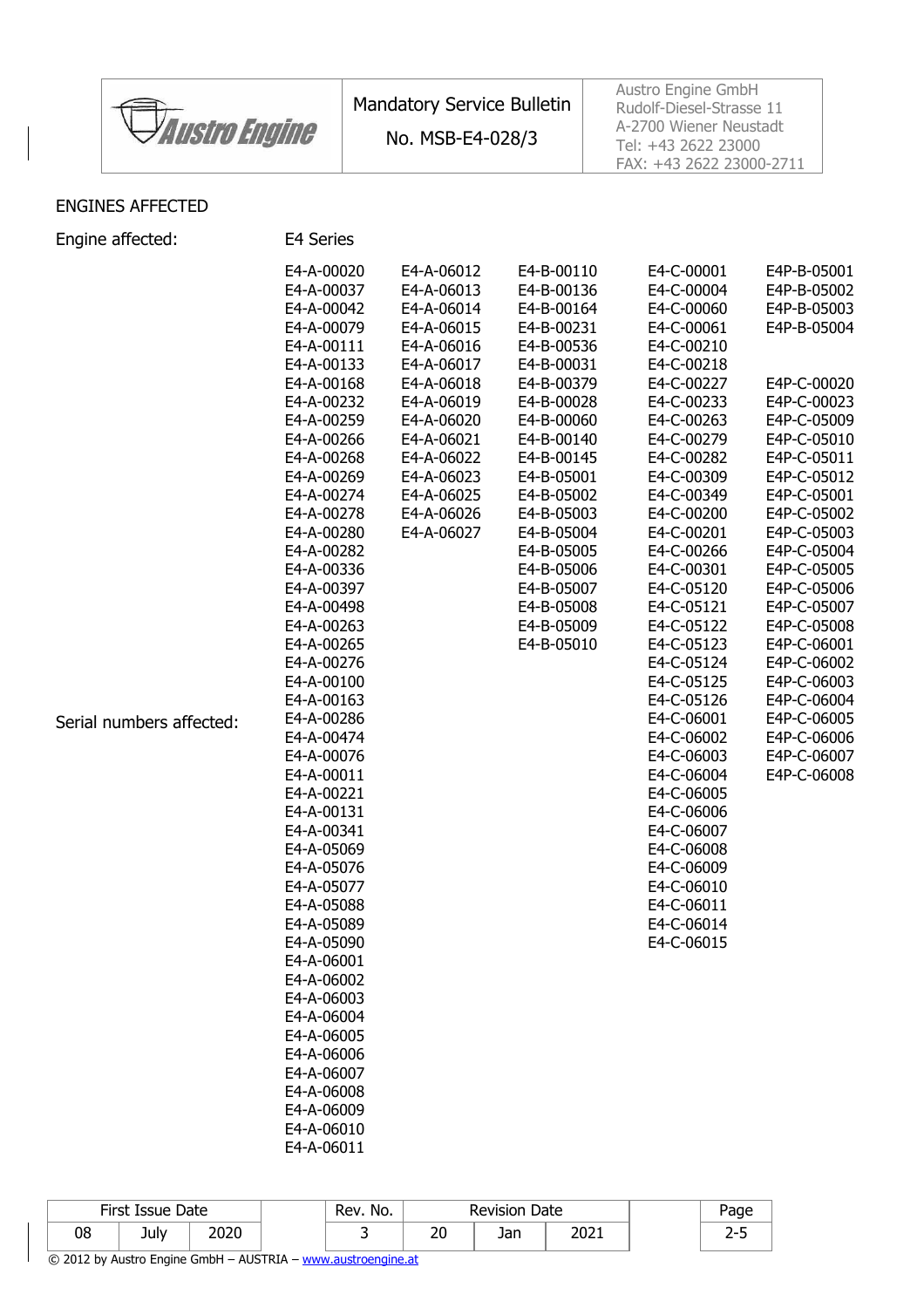*Austro Engine* 

No. MSB-E4-028/3

Austro Engine GmbH Rudolf-Diesel-Strasse 11 A-2700 Wiener Neustadt Tel: +43 2622 23000 FAX: +43 2622 23000-2711

#### **1.2. REASON**

Current design of the pipe combined with new cylinder head assembly, lead to torque force of the welded appendix of the oil return line pipe during assembly and disassembly phases, when not accomplished with extreme care. Torque force could crack or deform the pipe appendix, leading to oil leakage. This service bulletin improves the design of the pipe.

#### **1.3. TIME OF COMPLIANCE**

Within the next 100 flight hours or next scheduled Maintenance, whichever occurs first.

#### **1.4. CONCURRENT DOCUMENTS / REFERENCES**

| Maintenance Manual - Doc. No.: | E4.08.04, latest effective issue        |
|--------------------------------|-----------------------------------------|
| Mandatory Design Change no.:   | MDC-E4-594b, or later approved revision |

#### **1.5. OTHER PUBLICATIONS AFFECTED**

None.

#### **2. TECHNICAL DETAILS**

#### **2.1. ACCOMPLISHMENT / INSTRUCTIONS**

Exchange the plug screw p/n E4A-70-000-817 with the adapter assembly following the instruction provided in the maintenance manual, chapter 79-20-00, subpart 9. Exchange of oil return pipe p/n E4A-55-100-BHY or AEP-00391-000 or AEP-00391-B00 (old) with the oil return pipe p/n shown in chapter 3.1 (new). For instructions refer to the Engine Maintenance Manual (EMM), chapter 79-20-00, subpart 9 "Turbocharger Oil return line". Perform an engine ground run according to EMM, chapter 71-00-01. After the ground run the engine must be cooled down, then inspected for oil leakage. After the inspection, tight again the banjo bolt of the oil sump with 50 Nm and apply the safety wire.

#### **2.2. ILLUSTRATIONS**

None.

#### **2.3. MASS (WEIGHT)**

Negligible.

#### **2.4. APPROVAL STATEMENT**

The technical content of this document has been approved under the authority of DOA Ref. EASA.21J.399.

| First Issue Date |      |      | No.<br>Rev. | Revision Date |     |      |  |
|------------------|------|------|-------------|---------------|-----|------|--|
| 08               | July | 2020 |             | חר<br>Zu      | Jan | 2021 |  |

© 2012 by Austro Engine GmbH – AUSTRIA – www.austroengine.at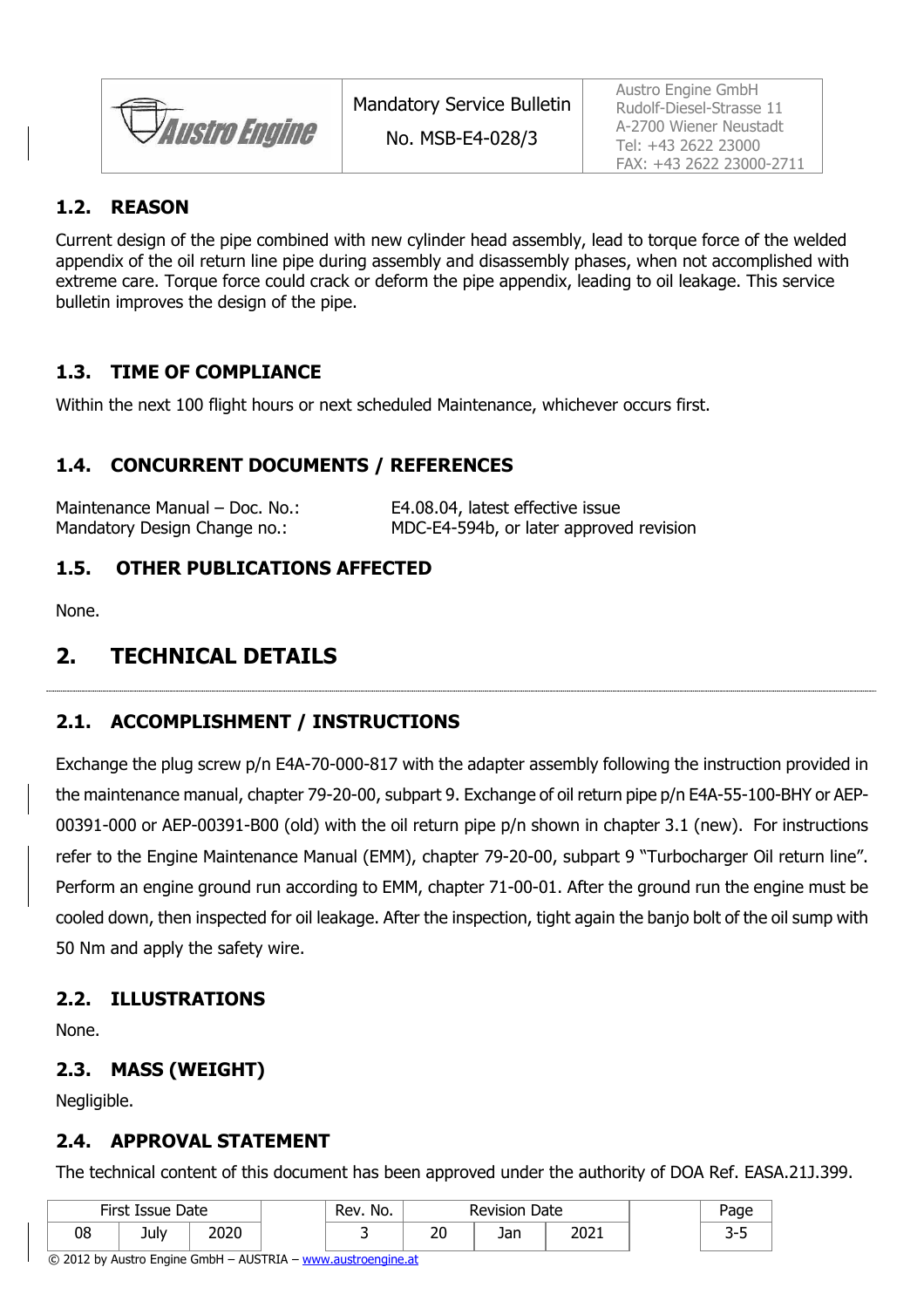

No. MSB-E4-028/3

Austro Engine GmbH Rudolf-Diesel-Strasse 11 A-2700 Wiener Neustadt Tel: +43 2622 23000 FAX: +43 2622 23000-2711

### **3. PLANNING INFORMATION**

#### **3.1. MATERIAL & AVAILABILITY**

| <b>Amount</b> | <b>Part Name</b> | <b>Part Number</b> | <b>Rev. Number</b> |
|---------------|------------------|--------------------|--------------------|
|               | Oil Return Pipe  | E4A-55-100-000     | AB.1 or subsequent |
|               | Adapter          | AEP-00391-C-301    | AA.1 or subsequent |
|               | Adapter plug     | AEP-00391-C-201    | AB.1 or subsequent |
|               | $O$ -ring        | OR 8X1-FPM         | -                  |

#### **3.2. SPECIAL TOOLS**

None.

#### **3.3. LABOR EFFORT**

1 hour

| First Issue Date |      |      | Rev. No. |           | <b>Revision Date</b> |      |  | Page |
|------------------|------|------|----------|-----------|----------------------|------|--|------|
| 08               | July | 2020 |          | n c<br>∠∪ | Jan                  | 2021 |  | ≖    |

© 2012 by Austro Engine GmbH – AUSTRIA – www.austroengine.at